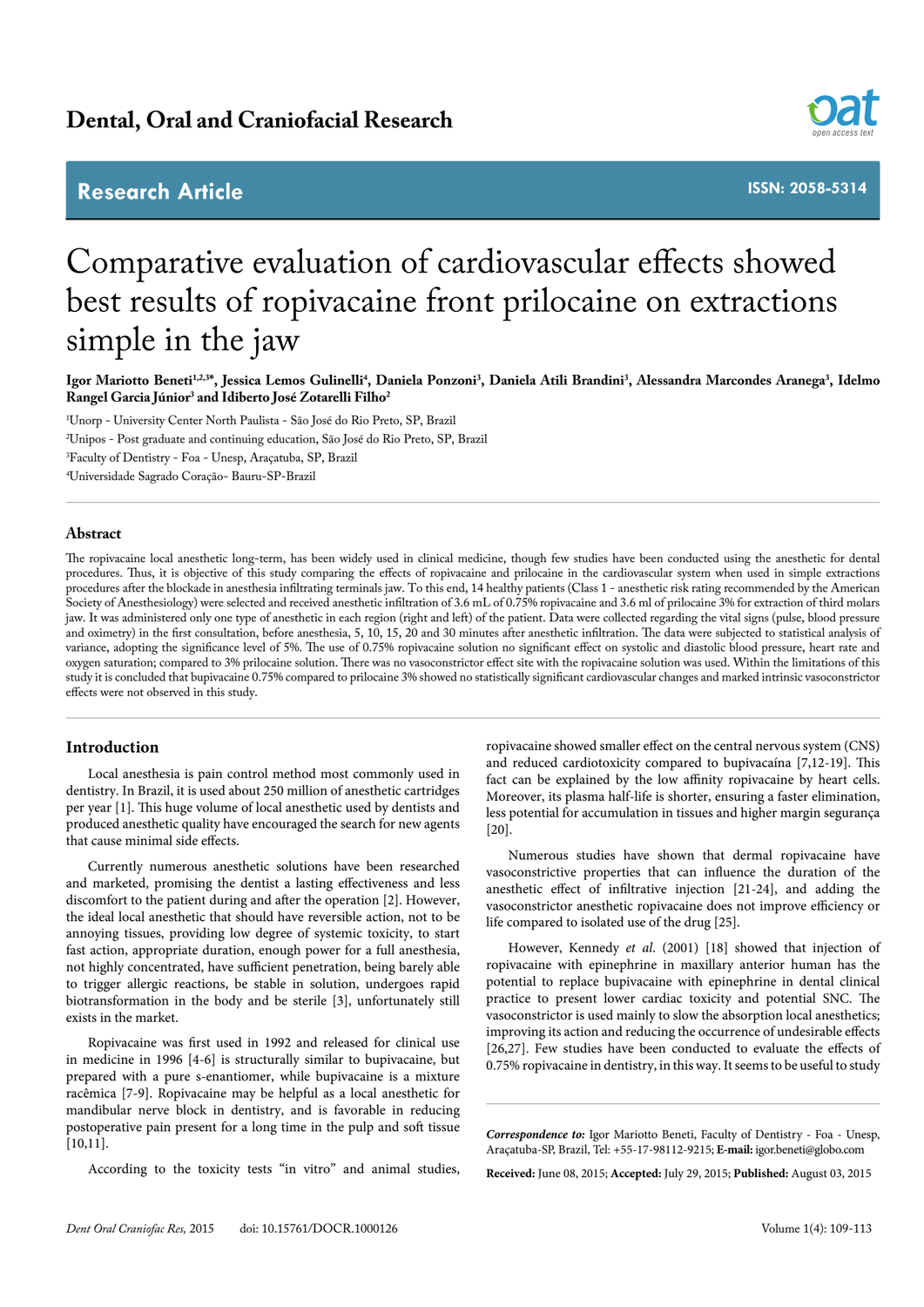the action of these cardiovascular parameters in patients undergoing dental surgery, comparing it to a standard anesthetic [18].

The aim of this study is to evaluate the effects of ropivacaine 0.75% and prilocaine 3% felypressin on systolic and diastolic blood pressure, heart rate and oxygen saturation, as well as the clinical observation of the vasoconstrictor effect during dental surgery.

# **Study design**

After approval by the Ethics Committee on Human Research of FOA – UNESP (embodied Opinion No. 526/05), this study was conducted with patients in the Department of Oral and Maxillofacial Surgery. Each participant signed the free and informed consent prior to the same. As inclusion criteria of patients in the study were considered: healthy patients who were not using drugs and without serious background on your medical history, carriers of third molars (teeth 18:28) erupted and orthodontic indication of extraction.

The survey data was conducted on a sample of 14 patients during surgery of extraction. The teeth to be extracted (a total of 28 teeth) were divided into two groups: Group I: infiltrative terminal anesthesia with ropivacaine 0.75% (Naropin®-Astrazeneca). This anesthetic showed up wrapped bottles. The solution was then aspirated with a sterile disposable plastic syringes and needles and placed inside sterile plastic carpules (similar to group II) which were sealed with the rubber plunger. Group II: terminal infiltrative anesthesia with prilocaine 3% to 0.03 felypressin ui (Citocaine® - DFL).

All patients received anesthesia in both groups, in different sessions, one on the right for extraction of the tooth 18 and the other on the left to tooth extraction [28]. The selection of patients for the study and groups of procedures performed was defined by draw, and when the operator received anesthesia the anesthetic cartridge mounted without identifying the group to which he belonged.

All anesthetic and surgical procedures were performed by a single operator. The distribution of anesthetic cartridges and data collection were performed by a single researcher.

Anesthetic techniques infiltrative terminal followed the guidance of Bennett. Previously was applied to the mucosa topical anesthetic (EMLA) [28]. Each procedure was performed using two anesthetic cartridges (3, 6 ml solution). Each anesthetic cartridge was injected with

the aid of sterile carpule syringe with short needles (30 g) disposable over 2 minutes.

In all procedures were collected data regarding vital signs such as pulse and blood pressure through blood pressure device not invasiva- (Dixtal/2710 CITY) and oximetry (Oximeter Dixtal/2455, CITY).

The measurement times are adapted from Meechan [11,17] protocol: First consultation; Immediately before anesthetic infiltration (time 0); Five minutes after anesthetic infiltration; Ten minutes after anesthetic infiltration; Fifteen minutes after anesthetic infiltration; Twenty minutes after anesthetic infiltration; Thirty minutes after anesthetic infiltration.

During the second surgical session, the patient was asked about the difference of burning/anesthetic discomfort between the current anesthetic and anesthetic applied during the first surgery.

Onset of anesthesia was measured at times of 5, 10 and 12 minutes. Through scalpel blades inserts No. 15 on the buccal and palatal teeth that were extracted. The extraction was performed by simple extraction method, having begun after 12 minutes of anesthesia.

Data were analyzed using statistical software (SPSS version 16.0, SPSS, Chicago), with statistical significance of 0.05. To compare the differences between groups I and II was used ANOVA and Student t test for continuous variables samples.

## **Results**

The study included 14 participants with an average age of 21.93 (years) and standard deviation of 3.26 (years). An analysis of variance was performed to compare the impact of prilocaine 3% and 0.75% ropivacaine in pulse oximetry, SBP and DBP of patients during the third molar surgery. There was no statistically significant difference between the groups oximetry (p=0.055), wrist (p=0.177), the SBP (p=0.134) and DBP (0.150), and eta effect was small for all (eta squared=0.02; 0.01, 0.012 and 0.011, respectively) (Table 1) (Figure 1).

Post-hoc comparisons using the Tukey HDS test indicated that the mean score of 5 to pulse in time was significantly different ( $p \le$ 0.001) between groups (prilocaine, M=83.2, SD=18.9 and ropivacaine M=73.8, SD 14.8) (Table 1). It was found that the group with prilocaine there was a sharp drop on the pulse of patients compared to initial time,

**Table 1.** Prilocaine comparison with ropivacaine regarding oximetry, pulse, systolic blood pressure and diastolic blood pressure.

|            | Sal   | Consul                                     | Time 0      | 5 min       | $10 \text{ min}$ | $15 \text{ min}$ | $20 \text{ min}$ | $30 \text{ min}$ | P Value | Eta   |
|------------|-------|--------------------------------------------|-------------|-------------|------------------|------------------|------------------|------------------|---------|-------|
|            |       | Average $(Av.)$<br>Standard Deviation (SD) | Av/SD       | $Av$ ./SD   | $Av$ /SD         | $Av$ /SD         | $Av$ ./SD        | $Av$ /SD         |         |       |
| Oxi        | Prilo | 97.5 (0.76)                                | 97.4 (1.45) | 97.7(0.61)  | 97.5(0.76)       | 97.4(0.75)       | 97.0 (0.78)      | 96.7(0.72)       |         |       |
|            | Ropi  | 97.6(0.75)                                 | 97.6(0.75)  | 97.8(1.2)   | 97.8 (0.90)      | 97.7(0.82)       | 97.4 (1.09)      | 97.2(1.18)       | 0.055   | 0.020 |
|            |       | P Value                                    | P Value     | P Value     | P Value          | P Value          | P Value          | P Value          |         |       |
|            |       | 0.720                                      | 0.686       | 0.828       | 0.165            | 0.302            | 0.290            | 0.205            |         |       |
| Pulso      | Prilo | 77.6 (12.4)                                | 82.0(16.3)  | 83.2 (18.9) | 78.6 (12.6)      | 76.3(13.1)       | 74.1 (11.2)      | 72.6(10.4)       |         |       |
|            | Ropi  | 75.4 (17.1)                                | 78.4 (17.5) | 73.8 (14.8) | 74.8 (16.3)      | 73.1 (14.2)      | 74.8 (14.8)      | 74.2 (12.7)      | 0.177   | 0.010 |
|            |       | P Value                                    | P Value     | P Value     | P Value          | P Value          | P Value          | P Value          |         |       |
|            |       | 0.460                                      | 0.190       | $0.000*$    | 0.159            | 0.138            | 0.785            | 0.355            |         |       |
| <b>PAS</b> | Prilo | (10.0)                                     | (9.0)       | (8.9)       | (11.2)           | (10.1)           | (9.5)            | (8.8)            |         |       |
|            |       | 1.1                                        | 1.1         | 1.1         | 1.1              | 1.1              | 1.1              | 1.1              |         |       |
|            | Ropi  | (9.8)                                      | (8.8)       | (11.0)      | (11.3)           | (13.1)           | (13.5)           | (13.9)           | 0.134   | 0.012 |
|            |       | 1.1                                        | 1.0         | 1.1         | 1.1              | 1.1              | 1.1              | 1.1              |         |       |
|            |       | P Value                                    | P Value     | P Value     | P Value          | P Value          | P Value          | P Value          |         |       |
|            |       | 0.67                                       | $0.025*$    | 0.509       | 0.234            | 0.719            | 0.452            | 0.909            |         |       |
| PAD        | Prilo | 66.7(11.6)                                 | 65.8(7.4)   | 65.8(8.8)   | 66.8(8.9)        | 68.5(9.5)        | 72.1(14.6)       | 69.6 (7.4)       |         |       |
|            | Ropi  | 63.2(5.6)                                  | 61.3(7.6)   | 65.1(8.4)   | 66.7(9.0)        | 66.1(7.9)        | 71.5(18.3)       | 66.8(10.4)       | 0.150   | 0.011 |
|            |       | P Value                                    | P Value     | P Value     | P Value          | P Value          | P Value          | P Value          |         |       |
|            |       | 0.246                                      | 0.097       | 0.828       | 0.960            | 0.433            | 0.831            | 0.168            |         |       |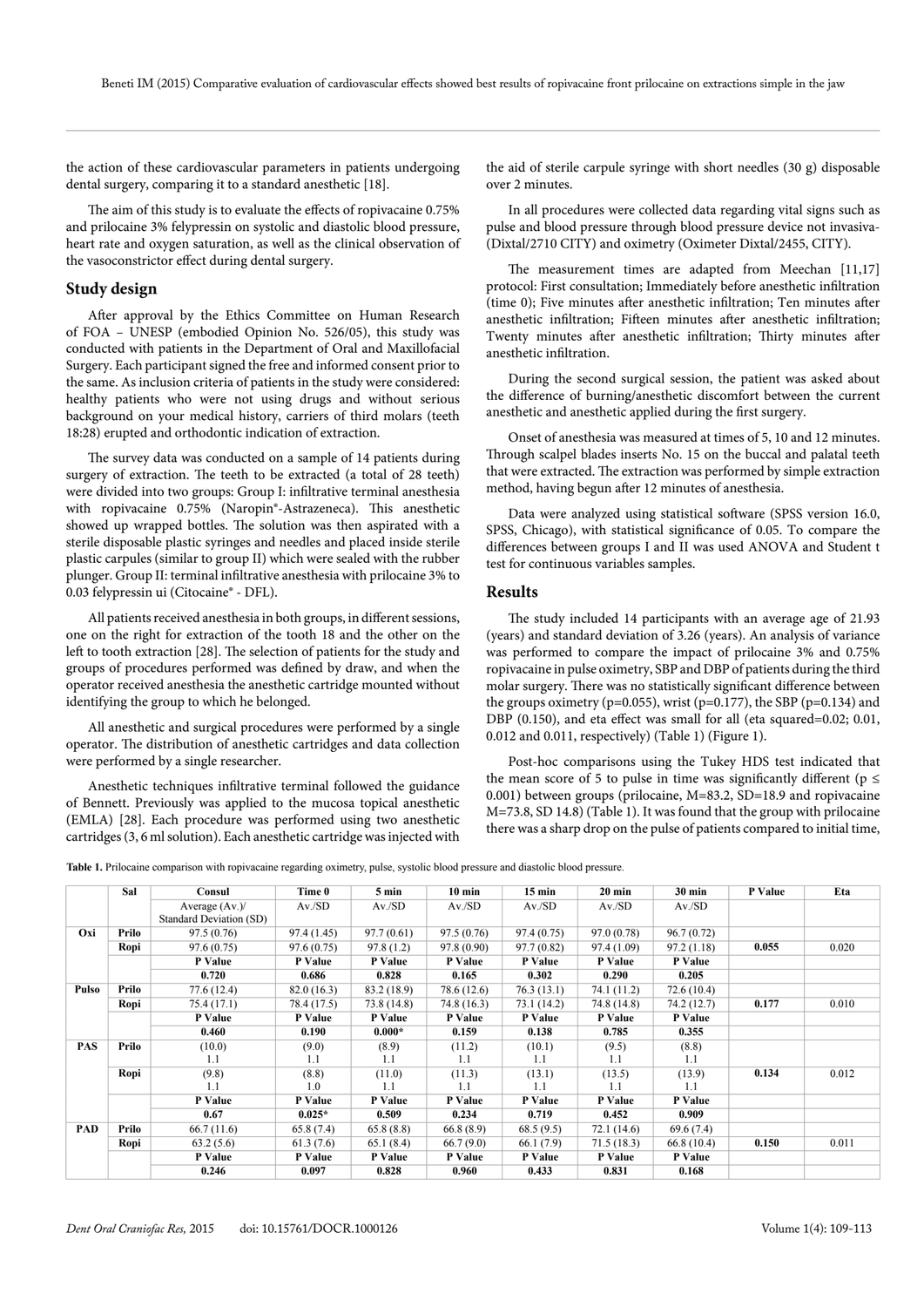prilo ropi

**Anesthetics**



#### **Estimated Marginal Means of Oxi**

**Figure 1.** Oximetry variation in the periods studied.

**Estimated Marginal Means of Pulso**

82.5 Estimated Marginal Means **Estimated Marginal Means** 80 77.5 75 72.5 Consulta Inicial 5 min 10 min 15 min 20 min 30 min **Time**

**Figure 2.** Pulse variation the periods studied.

however on the pulse of ropivacaine group showed a steady increase (Figure 2).

Figure 3 shows the SBP between the groups. The statistically significant difference in the initial time cannot be exploited by the action of the anesthetics however ropivacaine group increased PAS rapidly, from time 0 to 5, being similar to the other group. The same development can be seen with PAD in Figure 4.

The Blazing evaluated anesthetic showed that 100% of patients reported greater discomfort during infiltration of ropivacaine. The anesthetic latency measured at the time of five minutes showed that all patients had infiltration with prilocaine in that period showed no signs of pain. Now ropivacaine, all patients evaluated in the 5-minute period had pain complaints. In the 10-minute period, the patients who received infiltration with prilocaine remained painless and patients operated with ropivacaine only 28.57% had no pain complaints. In the period of twelve (12) minutes both anesthetics were effective for all patients.

#### **Discussion**

Ropivacaine appeared on the market as a long lasting anesthetic with low cardiotoxicity, neurotoxicity and vasoconstrictor effect intrínsico [11]. Moreover, it has selectivity of action for the sensory block compared to the block motor [29].

This paper chose the human model for extraction of third molars by fidelity of obtaining data on routine in the clinical practice. Once the patients had selected the members 18 and 28 for extraction, and these procedures were performed in different sessions, no interference effect of a solution on the other.

The prilocaine anesthetic solution with felypressin was used as a control group for failing to act on alpha and beta adrenergic receptors, eliminating the possibility of interference on the parameters evaluated in this study. Moreover, it is one of the solutions most commonly used in dentistry. Other anesthetics without vasoconstrictor for its rapid absorption and vasodilatory effect, which makes clinical work, were not used. The changes in the parameters of vital signs were of little





**Figure 3**. Graphic variation of systolic blood pressure in the periods studied.



**Estimated Marginal Means of PAD**

**Figure 4.** Graphic variation of diastolic blood pressure in the periods studied.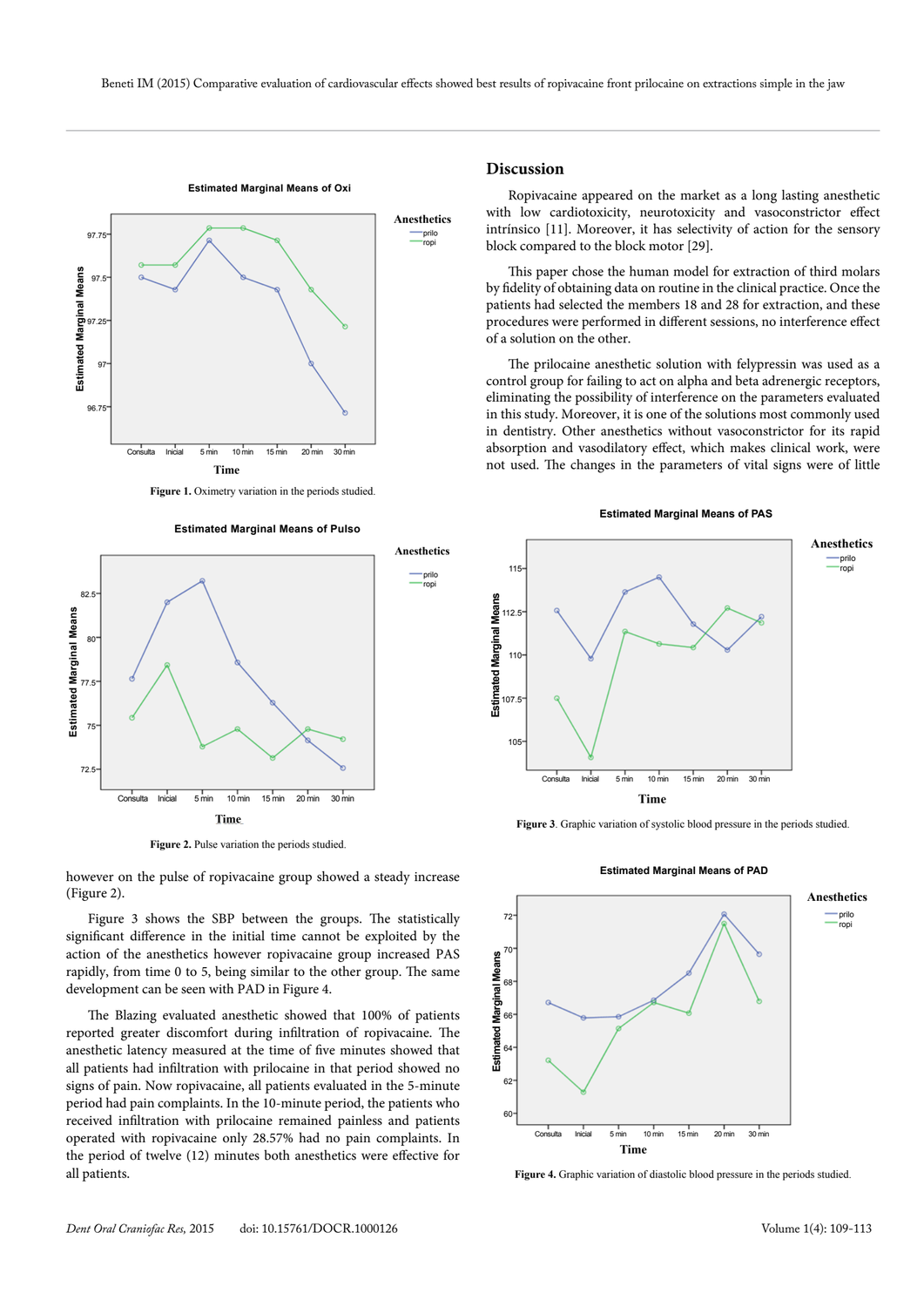significance and not statistically significant for the groups. This shows that ropivacaine can be used in dental surgical procedures safety where there is a need of a local anesthetic with a prolonged time of action.

The parameters that were analyzed are subject to changes induced by operative and release of endogenous adrenaline stimuli, raising the heart rate and blood pressure, considering that the patients did not receive any sedation for the procedure. This can be observed separately in the variation of values in the pulse group prilocaine, which cannot be assigned to the local anesthetic.

The choice of anesthetic can influence the discomfort during infiltration. Especially anesthetics associated to vasoconstrictors or high concentrações [17]. Although, ropivacaine has pK value of 8.1, it has not been associated with epinephrine in our study. The same complaints presented Blazing larger than prilocaine. This can be explained by concentration of 0.75% ropivacaine.

In this study the rapid onset of action ropivacaine described in the literature was not observed [30]. Unlike El-Sharrawy *et al.* (2006) which claim that the onset of action is 1 to 2.2 minutes; in this study there was a minimum latency of 10 to 12 minutes, which can be explained by the pK value of 8.1 presented by the anesthetic salt studied in this work.

But the intrinsic vasoconstrictor effect of ropivacaine, reported in the literature, could not be observed clinically during exodontias [31]. The drape of the sites where it was used ropivacaine visually presented a more profuse bleeding than anesthetized sites with prilocaine with felypressin.

It is extremely important that vasoconstrictors are present in anesthetic solutions for use in Odontologia [17]. Among the properties of local anesthetics is their vasodilatory capacity, a factor that leads to membership of a vasoconstrictor in the anesthetic solution in order to facilitate dental procedures. The vasoconstrictors reduce blood flow at the injection site and thus increase the residence time of anesthetic solution into the tissue, and reduce the risk of toxicity of the solutions and to promoting a surgical field exangue [17].

It is suggested that ropivacaine, if used in dental local anesthetic for surgical purposes, is associated with vasoconstrictors in order to obtain a bloodless operative field.

#### **Conclusion**

Within the limitations of this study, it was concluded that ropivacaine compared to prilocaine not statistically significant cardiovascular changes and the deep intrinsic vasoconstrictor effects were not observed in this study.

# **Conflict of interests**

The authors declare that they have no competing interests.

### **Acknowledgement**

The work was financially supported by the Unipos of Sao Jose do Rio Preto-Brazil. We appreciate the support of pharmacy and Base Hospital of Sao Jose do Rio Preto-Brazil, also Duke University (Durham, NC, USA) in the field of research and statistical studies.

#### **References**

- 1. Ramacciato JR, Tófoli GR, Groppo FC, Volpato MC, Ranali J (2003) Os avanços da anestesia local em odontologia. *Rev Assoc Paul Cir Dent* 57: 455-9.
- 2. Mees ML, Portela IC, Carlini JL (1997) Uso dos anestésicos locais em odontologia. *Rev Bras Odontol* 54: 273-276.
- 3. Bennett CR. analgesia regional. In: monhein, l.m., bennett, c.r. anestesia local e controle da dor na prática dentária. 7.ed. Rio de Janeiro: Guanabara Koogan, 1986: 33-42.
- Gatt S, Crooke D, Lockley S, Anderson AJ, Armstrong P, Alley L (1996) A doubleblind, randomized, parallel investigation into neurobehavioural status and outcome of infants born to mothers receiving epidural ropivacaine 0.25% and bupivacaine 0.25% for analgesia in labour. *Anesthesia and Intensive Care* 24: 108–109.
- 5. Markham A, Faulds D (1996) Ropivacaine. A review of its pharmacology and therapeutic use in regional anaesthesia. *Drugs* 52: 429-449. [[Crossref\]](http://www.ncbi.nlm.nih.gov/pubmed/8875132)
- 6. Krzemi Å ski TF, Gilowski L, Wiench R, PÅ, ocica I, Kondzielnik P, et al. (2011) Comparison of ropivacaine and articaine with epinephrine for infiltration anaesthesia in dentistry - a randomized study. *Int Endod J* 44: 746-751. [\[Crossref](http://www.ncbi.nlm.nih.gov/pubmed/21470248)]
- 7. McCrae AF, Jozwiak H, McClure JH (1995) Comparison of ropivacaine and bupivacaine in extradural analgesia for the relief of pain in labour. *Br J Anaesth* 74: 261-265. [[Crossref](http://www.ncbi.nlm.nih.gov/pubmed/7718368)]
- 8. Porter JM, Markos F, Snow HM, Shorten GD (2000) Effects of respiratory and metabolic pH changes and hypoxia on ropivacaine-induced cardiotoxicity in dogs. *Br J Anaesth* 84: 92-94. [[Crossref](http://www.ncbi.nlm.nih.gov/pubmed/10740554)]
- 9. Knudsen K, Beckman Suurküla M, Blomberg S, Sjövall J, Edvardsson N (1997) Central nervous and cardiovascular effects of i.v. infusions of ropivacaine, bupivacaine and placebo in volunteers. *Br J Anaesth* 78: 507-514. [[Crossref](http://www.ncbi.nlm.nih.gov/pubmed/9175963)]
- 10. Ernberg M, Kopp S (2002) Ropivacaine for dental anesthesia: a dose-finding study. *J Oral Maxillofac Surg* 60: 1004-1010. [\[Crossref](http://www.ncbi.nlm.nih.gov/pubmed/12215984)]
- 11. Brkovic BM, Zlatkovic M, Jovanovic D, Stojic D (2010) Maxillary infiltration anaesthesia by ropivacaine for upper third molar surgery. *Int J Oral Maxillofac Surg* 39: 36-41. [\[Crossref](http://www.ncbi.nlm.nih.gov/pubmed/20005673)]
- 12. Feldman HS (1994) Toxicity of local anaesthetic agents. New york: Raven press 107- 133.
- 13. Danielsson BR, Danielson MK, Böö EL, Arvidsson T, Halldin MM (1997) Toxicity of bupivacaine and ropivacaine in relation to free plasma concentrations in pregnant rats: a comparative study. *Pharmacol Toxicol* 81: 90-96. [[Crossref\]](http://www.ncbi.nlm.nih.gov/pubmed/9298506)
- 14. Sztark F, Ouhabi R, Dabadie P, Mazat JP (1997) Effects of the local anesthetic bupivacaine on mitochondrial energy metabolism: change from uncoupling to decoupling depending on the respiration state. *Biochem Mol Biol Int* 43: 997-1003. [[Crossref\]](http://www.ncbi.nlm.nih.gov/pubmed/9415808)
- 15. Capogna G, Celleno D, Fusco P, Lyons G, Columb M (1999) Relative potencies of bupivacaine and ropivacaine for analgesia in labour. *Br J Anaesth* 82: 371-373. [[Crossref\]](http://www.ncbi.nlm.nih.gov/pubmed/10434818)
- 16. Magalhães E, Govêia CS, Oliveira KB (2004) Racemic bupivacaine, levobupi vacaine and ropivacaine in regional anesthesia for ophthalmology -- a comparative study. *Rev Assoc Med Bras* 50: 195-198. [[Crossref](http://www.ncbi.nlm.nih.gov/pubmed/15286870)]
- 17. Meechan JG1 (2002) A comparison of ropivacaine and lidocaine with epinephrine for intraligamentary anesthesia. *Oral Surg Oral Med Oral Pathol Oral Radiol Endod* 93: 469-473. [[Crossref](http://www.ncbi.nlm.nih.gov/pubmed/12029287)]
- 18. Kennedy M, Reader A, Beck M, Weaver J (2001) Anesthetic efficacy of ropivacaine in maxillary anterior infiltration. *Oral Surg Oral Med Oral Pathol Oral Radiol Endod* 91: 406-412. [\[Crossref](http://www.ncbi.nlm.nih.gov/pubmed/11312459)]
- 19. Reiz S, Häggmark S, Johansson G, Nath S (1989) Cardiotoxicity of ropivacaine--a new amide local anaesthetic agent. *Acta Anaesthesiol Scand* 33: 93-98. [\[Crossref\]](http://www.ncbi.nlm.nih.gov/pubmed/2922986)
- 20. Wang RD, Dangler LA, Greengrass RA (2001) Update on ropivacaine. *Expert Opin Pharmacother* 2: 2051-2063. [\[Crossref\]](http://www.ncbi.nlm.nih.gov/pubmed/11825334)
- 21. Kopacz DJ, Carpenter RL, Mackey DC (1989) Effect of ropivacaine on cutaneous capillary blood flow in pigs. *Anesthesiology* 71: 69-74. [\[Crossref\]](http://www.ncbi.nlm.nih.gov/pubmed/2751142)
- 22. Dahl JB, Simonsen L, Mogensen T, Henriksen JH, Kehlet H (1990) The effect of 0.5% ropivacaine on epidural blood flow. *Acta Anaesthesiol Scand* 34: 308-310. [[Crossref\]](http://www.ncbi.nlm.nih.gov/pubmed/2343734)
- 23. Cederholm I, Evers H, Löfström JB (1991) Effect of intradermal injection of saline or a local anaesthetic agent on skin blood flow--a methodological study in man. *Acta Anaesthesiol Scand* 35: 208-215. [\[Crossref\]](http://www.ncbi.nlm.nih.gov/pubmed/2038927)
- 24. Cederholm I, Akerman B, Evers H (1994) Local analgesic and vascular effects of intradermal ropivacaine and bupivacaine in various concentrations with and without addition of adrenaline in man. Acta Anaesthesiol Scand 38: 322-327. [\[Crossref\]](http://www.ncbi.nlm.nih.gov/pubmed/8067217)
- 25. Hickey R, Candido KD, Ramamurthy S, Winnie AP, Blanchard J, et al. (1990) Brachial plexus block with a new local anaesthetic: 0.5 per cent ropivacaine. *Can J Anaesth* 37: 732-738. [[Crossref](http://www.ncbi.nlm.nih.gov/pubmed/2225289)]